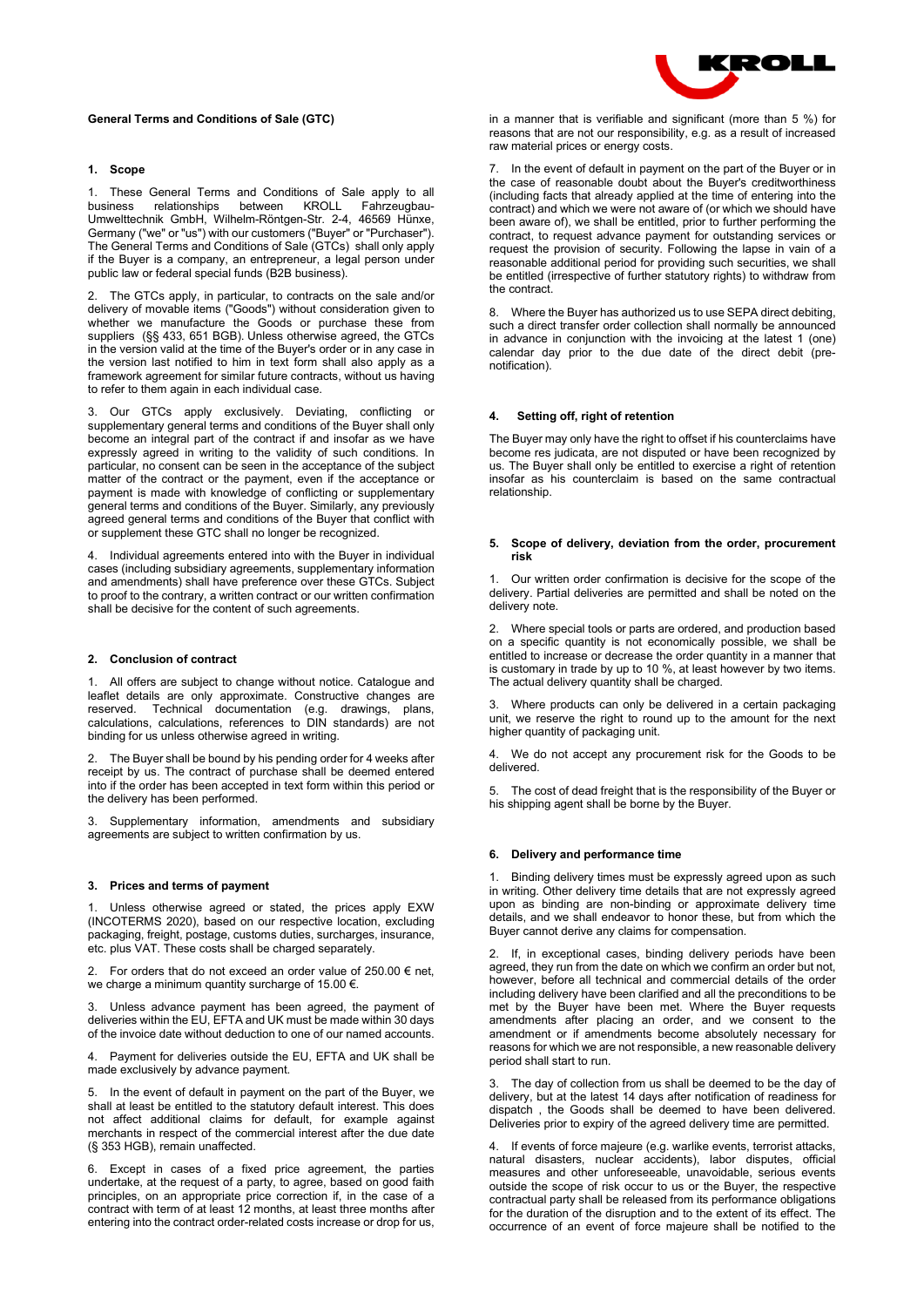respective other party within 3 working days. If the hindrance lasts longer than 3 months, the respective other contracting party shall be entitled, after setting a reasonable grace period, to withdraw from the contract with regard to the part not yet fulfilled. Other rights of termination shall remain unaffected by this provision.

5. In the case of so-called call-off orders, we may request a binding classification two weeks after confirmation of order. If the Buyer fails to honor this request within three weeks, or if the Buyer defaults in acceptance, we shall be entitled to set an additional period of two weeks and once such a period has lapsed withdraw from the contract and claim for damages. Where not agreed to the contrary, as a matter of principle, deliveries ordered by way of a call-off are to be accepted within six months following confirmation of order.

Insofar as we are responsible for the failure to meet delivery dates that have been assured with binding force in exceptional cases, the Buyer shall be entitled to compensation of the proven damage sustained by the Buyer as a result of the default but, however, in terms of amount limited at most to 0.5 % of the Goods value that is in default for each full week of the default and at most shall be entitled to 5 % of the Goods value affected by the default. Compensation for further damage, in particular the loss of expected profit and other indirect damage, is excluded in accordance with Section 9 of these GTCs ("Limitation of Liability").

# **7. Supply of chassis/vehicles, supplies**

1. Compliance with any delivery deadlines in accordance with Section 6 of these GTC is subject to correct and timely self-supply of chassis/vehicles or supplies by the customer.

The notification of the postponement of the provision is made in text form. If the customer postpones the date of provision more than 6 months before the agreed date, we are entitled to demand a flatrate rebooking fee of  $\epsilon$  1,000. If the customer postpones the time of provision within the 6 months before the agreed date, we are entitled to demand the following rebooking fees:

Up to 5 months in advance: 1% of the net order value Up to 3 months in advance: 2% of the net order value Up to 2 months in advance: 3.5% of the net order value Up to 1 month in advance: 5% of the net order value Less than 1 month in advance: 10% of the net order value

# **8. Dispatch and transfer of risk**

1. Unless otherwise agreed or stated (e.g. for deliveries within Germany), all deliveries apply ex warehouse or ex works (see Section 3 of these GTCs), which is also deemed the place of performance for potential subsequent performance. As a result, the Buyer is responsible for transport/shipping and the risk of accidental loss or accidental deterioration shall pass to the Buyer upon handover to the carrier/the person otherwise determined in respect of performing the consignment. This also applies to drop shipments.

Similarly, the risk of accidental loss/accidental deterioration shall pass to the Buyer upon dispatch if we send the Goods to the Buyer at the Buyer's request. We reserve the right to select the transport route and the means of transport. We are entitled, but do not undertake, to insure deliveries in the name and on account of the Buyer.

3. The handover or acceptance shall continue to apply if the Buyer defaults in acceptance. In addition, in the event of default in acceptance we shall be entitled, but do not undertake, to store the Goods at the Buyer's cost and risk.

In the event of a delivery stop as a result of default in payment or acceptance, or for another reason that is the Buyer's responsibility, the risk of the accidental loss/accidental deterioration shall pass to the Buyer at the latest upon notification of the readiness to dispatch.

5. Goods for which notice of readiness for dispatch has been given must be called-off without delay. Otherwise, we shall be entitled to send the Goods at our discretion or store them at the Buyer's cost and risk.

If acceptance is proposed or agreed, this is to be performed swiftly, following notification of the readiness for dispatch, at our respective, stated, supply plant. If acceptance is not performed irrespective of the setting of a reasonable additional period, or the Buyer waives acceptance, we shall be entitled to send the Goods



without acceptance or store them at the Buyer's cost and risk.

# **9. Warranty**

1. The warranty period is 12 months from the transfer of risk. By contrast, the statutory period applies with respect to claims resulting from the German Product Liability Act or claims attributable to the loss of life, physical injury or detrimental effects on health. Wearand-tear parts are excluded from the guarantee. We shall not provide any quality guarantees where an individual agreement has not been entered into. Performing work under warranty does not constitute recognition or acceptance of a defect.

2. If the Buyer grants his customer a longer warranty period, this has no effect on the period according to paragraph 1 of this Section.

3. Returns that are not based on a faulty object of sale are not permitted. In the event that a return is permitted in an exceptional case as a result of an express, written agreement, a credit note shall only be issued by way of deducting at least 25 % of the purchase price. All return delivery costs shall be borne by the Buyer.

In respect of the Buyer's warranty claims, it is required that the Buyer has honored his obligations to inspect and provide notification of defects. We are to be notified in text form of obvious defects within eight calendar days from delivery and notified of hidden defects within the same period from the time at which they are identified. If the Buyer fails to properly inspect and/or provide notification of defects, our liability for the defect for which notification has not been provided, or has not been provided in good time, shall be excluded.

5. If the delivered item is faulty, we may choose whether to provide subsequent performance by way of rectifying the defect (subsequent improvement) or by delivering a fault-free items (replacement). Subsequent performance shall neither entail the dismantling of the faulty item nor new installation if we did not originally undertake to provide installation. The Buyer is to give us the necessary time and opportunity to provide the due subsequent performance, in particular handover the Goods for which notification of defects has been provided for inspection purposes. In the event of replacement, the Buyer is to return the faulty item to us. The limitation period does not begin to run again after subsequent performance.

6. If it becomes clear following an inspection that an item was not faulty, we may request compensation from the Buyer for the costs arising from the unjustified complaint (in particular inspection and transport costs) unless the Buyer could not recognize that the item was not faulty.

The Buyer's claims for compensation for loss suffered or reimbursement of expenses incurred in vain shall only apply, including in the case of defects, in accordance with Section 9 and in other respects are excluded.

8. The above limitation periods of the sales law also apply to the Buyer's contractual and non-contractual claims for damages that are based on faulty Goods unless application of the normal statutory limitation period (e.g. §§ 195, 199 BGB) would, in an individual case, result in a shorter limitation period.

#### **10. Limitation of liability**

1. Claims for compensation for loss suffered, irrespective of on which legal grounds these are based, are excluded unless we are to be accused of intent or gross negligence or of violating a key contractual obligation (see paragraph 2 of this Section) more than just insignificantly. Where we are liable for simple negligence, the liability shall be limited to compensation of foreseeable, typical and direct damage. Compensation for indirect or collateral damage such as the loss of expected profit, loss of production and use and pecuniary damage regarding third party claims is excluded.

2. Essential contractual obligations are a) obligations that protect the Buyer's essential contractual legal positions that are to be granted to him in accordance with the content and purpose of the contract and b) such contractual obligations, the honoring of which is required to properly execute the contract and compliance with which the Buyer can normally expect.

The aforementioned liability limitations also apply in the case of violations of obligations by, or in favor of, persons whose culpability is our responsibility in accordance with the legal requirements. They do not apply if we have fraudulently concealed a defect, in the case